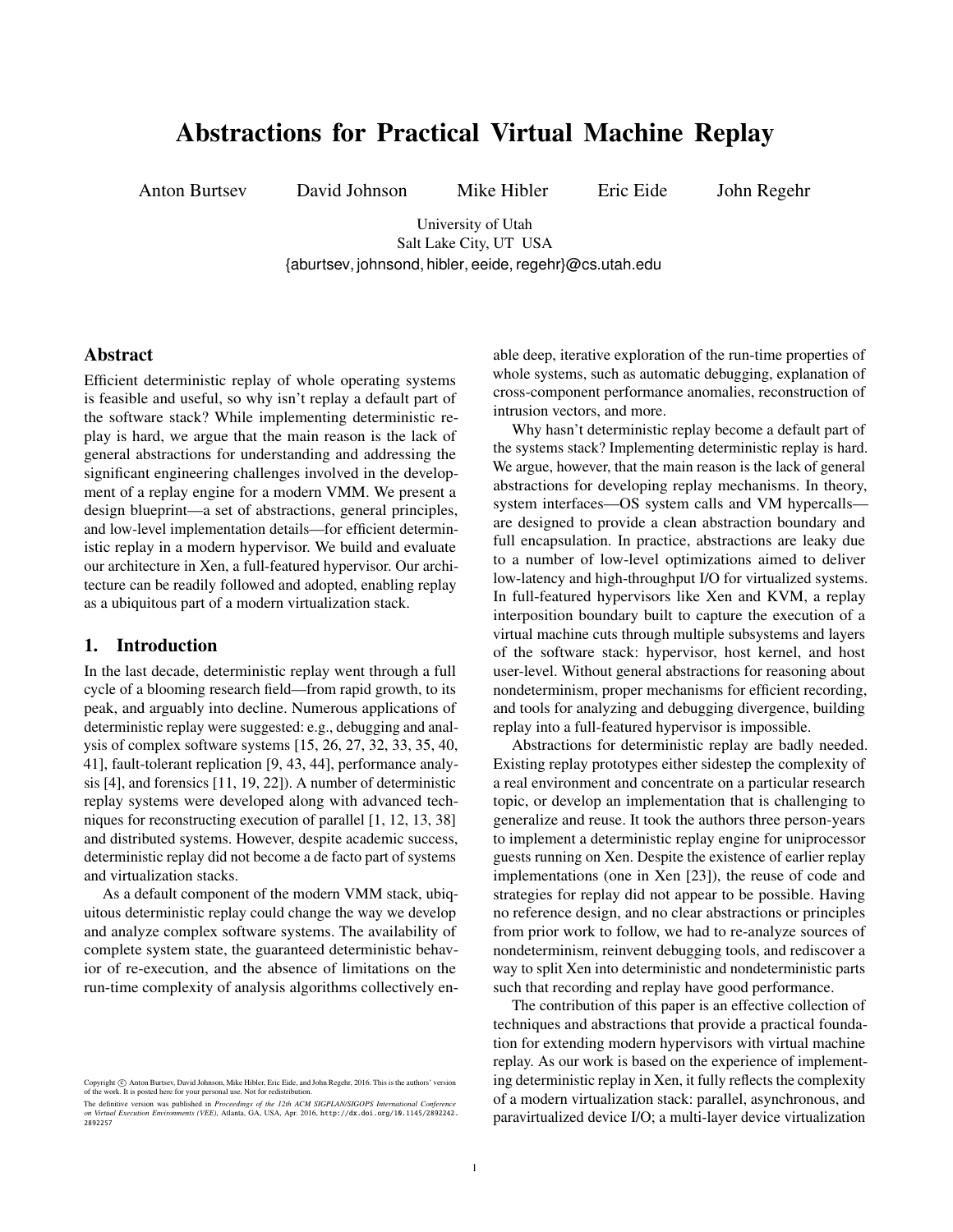model; a fully preemptible, parallel hypervisor; and more. Our abstractions are clean and practical. We develop a general approach for capturing and coordinating the execution of a VM at multiple layers of the virtualization stack. We design general techniques for ensuring the determinism of larger nondeterministic components. Finally, our techniques keep recording mechanisms off the carefully optimized critical path of the hypervisor. We believe that deterministic replay is a useful part of the virtualization stack and that our blueprint can substantially simplify future replay implementations.

Although our work develops mechanisms essential for any replay engine, we focus on the replay of uniprocessor guest VMs. These are appropriate for many production use-cases where it is often acceptable to obtain scalability by running multiple guests on a powerful machine. A number of promising research efforts have addressed the problem of high over-head [\[13,](#page-12-10) [23\]](#page-12-11) in recording multiprocessor guests. Still, these techniques require assumptions that are often unacceptable for production environments: e.g., the need to tolerate the overheads of whole-system binary translation [\[12\]](#page-12-9), heavyweight execution-reconstruction techniques that are limited to several seconds of recording [\[1,](#page-11-1) [38\]](#page-13-5), the inability to record a whole system due to strict limits on the amount of sharedmemory nondeterminism [\[33\]](#page-12-4), intrusive changes to the entire OS stack [\[7\]](#page-12-12), or specialized hardware [\[29\]](#page-12-13).

# 2. Deterministic VMMs Are Hard

The basis for deterministic replay is simple: the execution of a system is largely deterministic, and is only occasionally altered by external nondeterministic events. Being placed in identical initial conditions, and processing an identical instruction stream, the CPU deterministically generates the same values in registers and memory.<sup>[1](#page-1-0)</sup> The determinism of execution holds until some external event, e.g., an external interrupt, or an I/O read from an external source, alters either the state of the CPU or the system's memory. Starting from the initial state, one can force the system to repeat its original execution by replaying external events.

*Complex interposition boundary* Replay requires that all nondeterministic input be available for interposition during logging and replay. Although the virtual machine is designed to have a rigid isolation boundary, in a real system it has a number of architectural dependencies on multiple parts of the virtual machine monitor: the low-level state of the hypervisor (interrupt and exception handlers, timers, virtual CPUs and MMUs, and cross-VM shared memory), host device drivers (fully emulated and paravirtualized devices), a platform emulator (emulation of BIOS, legacy peripheral devices, and buses for unmodified guests), VM configuration and creation tools, and so on. Each of the parts contains some state of the VM and can affect its execution. Synchronized logging and orchestrated re-execution of the multi-level, multi-component

<span id="page-1-0"></span><sup>1</sup> There are anecdotal examples of nondeterministic CPU behavior [\[9\]](#page-12-5).

system require abstractions providing a general approach to nondeterminism in a complex system, as well as mechanisms that can (1) record a complex decentralized system without loss of performance and (2) re-execute it in a controlled lockstep manner during replay.

*Concurrent, reentrant environment* Modern hypervisors are designed to provide low-latency virtualization of interrupts and device I/O. They run with minimal locking to ensure preemptive, concurrent, and parallel processing of highpriority interrupts and signals. Most components are reentrant, and under high load may create interleaving of low-level updates to the state of the replayed system in an order that is still acceptable for the system, but is impossible to replay at the level of recorded events. Deterministic replay must ensure the atomicity of recording across the entire VMM stack without introducing a "big lock" into a highly concurrent system.

*Complex instruction-counting logic* Despite having a long development history, precise instruction counting—required for replaying asynchronous events—is still challenging on modern CPUs. Precise instruction counting requires tracking every exit from the replayed system. This is especially challenging in the face of the System Management Mode (SMM) interrupts, which exit straight into the BIOS firmware and are transparent to the hypervisor [\[46\]](#page-13-6). Instruction-accurate injection of asynchronous events requires support for emulating repeated string instructions, which do not change the instruction pointer or branch counter across multiple iterations, and careful emulation of the trace flag, which is used to single-step the replayed system.

**Subtle divergence bugs** A change of a single bit in the state of the replayed system can potentially alter its execution path. An analysis of the divergence is further complicated by a period of execution that is common (unchanged) between the altering change and the observed divergence. In practice, without special debugging tools aimed at recording and comparing execution traces across original and replay runs, it is impossible to implement a replay engine that scales to replay enterprise workloads.[2](#page-1-1)

# 3. Abstractions and Mechanisms for Replay

The main challenge of implementing a replay platform in the complex, concurrent, multi-layer environment of a VMM is ensuring the determinism of execution: mediating all sources of nondeterminism and guaranteeing controlled execution of the system in a lock-step manner between pairs of nondeterministic events. Several abstractions are critical for addressing the complexity of this task: a three-part model of the environment, a general approach to implementing interposition functions, a simple locking and event atomicity model, and a general execution scheduler.

<span id="page-1-1"></span><sup>&</sup>lt;sup>2</sup> The ReVirt team analyzed a replay-divergence bug caused by the order of page fault exceptions, which were required to emulate the "dirty" page bits, and external interrupts, for two months [\[21\]](#page-12-14).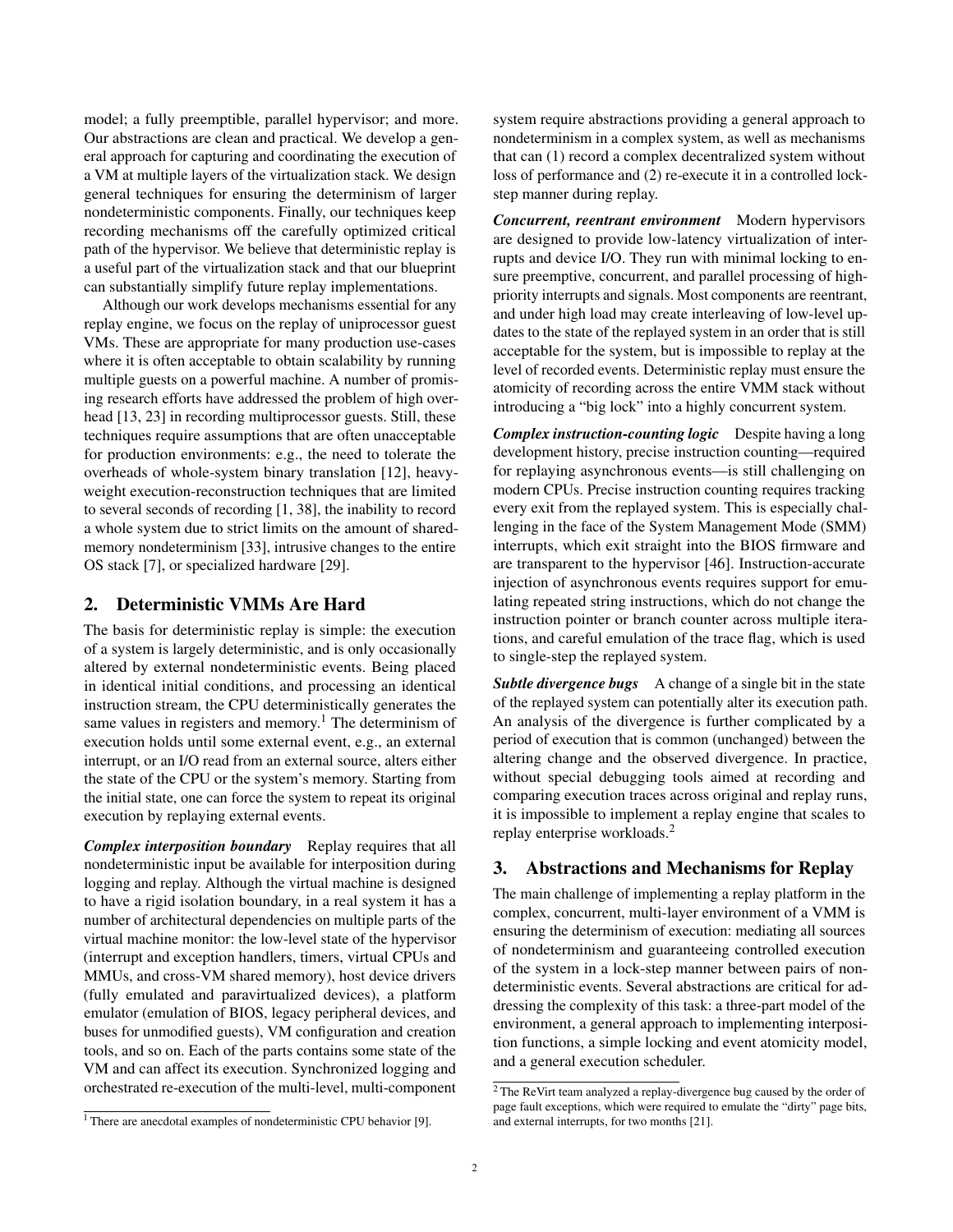# 3.1 A Three-Part Model

A three-part model provides a general view of possible nondeterministic updates that affect the execution of the system. The model represents the entire replayed system as three components [\(Figure](#page-2-0) 1): (1) the replayed system, (2) a deterministic execution environment, and (3) the nondeterministic external world. This representation simplifies the development of interposition and replay execution-scheduling layers by classifying all interactions between the replayed system and its environment into the following three categories: deterministic, synchronous, and asynchronous. Also, the three-part split reflects the fact that the seemingly rigid boundary of a virtual machine monitor in practice is pushed well outside the narrow hardware interface of a VMM for the following reasons: (1) the flexibility to choose the interposition boundary that reduces the amount of recorded nondeterminism, and (2) the possibility of reusing complex, low-level VMM code for injecting asynchronous events and implementing device I/O. Most of the hypervisor code—e.g., memory management, page-fault handling, and the hypercall interface—is deterministic and can be classified as the deterministic environment. This often allows ensuring determinism by recording and replaying an invocation of a high-level function from the VMM code [\(Figure](#page-2-0) 1(d)). Device code, e.g., for disk, network, and console, can be forced to look deterministic to the replayed system with the help of a small layer of code, a *determinizing proxy*, that ensures the determinism of observed behavior [\(Section 3.2\)](#page-2-1).

*Deterministic updates* A replayed system and its execution environment evolve together by updating each others' state [\(Figure](#page-2-0) 1(a)). For example, a replayed virtual machine starts through the normal VM-creation protocol that instantiates the VMM with a new VM (creates virtual CPUs, memory, paravirtualized or emulated device drivers, hardware emulator, etc.). In practice, it is simpler to ensure that the VM-creation protocol and its components are deterministic than it is to implement a new set of tools instantiating a replayed VM in a more controlled environment. Later, during VM execution, the VM updates the state of the deterministic environment, and vice versa. Deterministic interactions do not need to be logged, but they do need to be re-executed during replay to ensure that both parts of the system evolve in the same way they did in the original run.

**Synchronous updates** A guest system periodically invokes functions that might return nondeterministic results. For instance, reading the timestamp counter accesses nondeterministic data from otherwise deterministic code [\(Figure](#page-2-0) 1(b)). To ensure that the replayed machine follows the original execution path, synchronous events are replayed "in place." Replay interposition primitives query the replay engine and return to the system the value of the nondeterministic variable that was observed during the original run.



<span id="page-2-0"></span>Figure 1. External world, deterministic environment, and replayed system.

*Asynchronous updates* Asynchronous events represent external updates to the replayed system [\(Figure](#page-2-0) 1(c)). These include interrupts and updates to shared memory from virtual device drivers running in parallel with the replayed system. In contrast to a synchronous event—where the replay machine effectively schedules the state update itself—an asynchronous event must be replayed in an instruction-accurate fashion by carefully scheduling execution of a replayed VM.

*Dependent updates* [Figure](#page-2-0) 1(d) illustrates the common case where an asynchronous event triggers the execution of a function that performs multiple deterministic and synchronous updates. For example, an interrupt event updates the flags, registers, and stack of the guest system. While it is possible to record all these updates as asynchronous events, it is easier and more efficient to record a single asynchronous update, and treat the remaining updates as synchronous events originating from the code of the deterministic interrupt handler. Of course, the replay system must ensure the atomicity of the entire handler. In many cases this is easy, since the hypervisor is already designed to ensure that interrupt handlers are atomic.

#### <span id="page-2-1"></span>3.2 Interposition Functions and Determinizing Proxies

*Interposition functions* Interposition functions implement a general logging, replay, and filtering interface for nondeterministic events [\(Figure](#page-3-0) 2). During the original run, interposition functions record all nondeterministic updates. During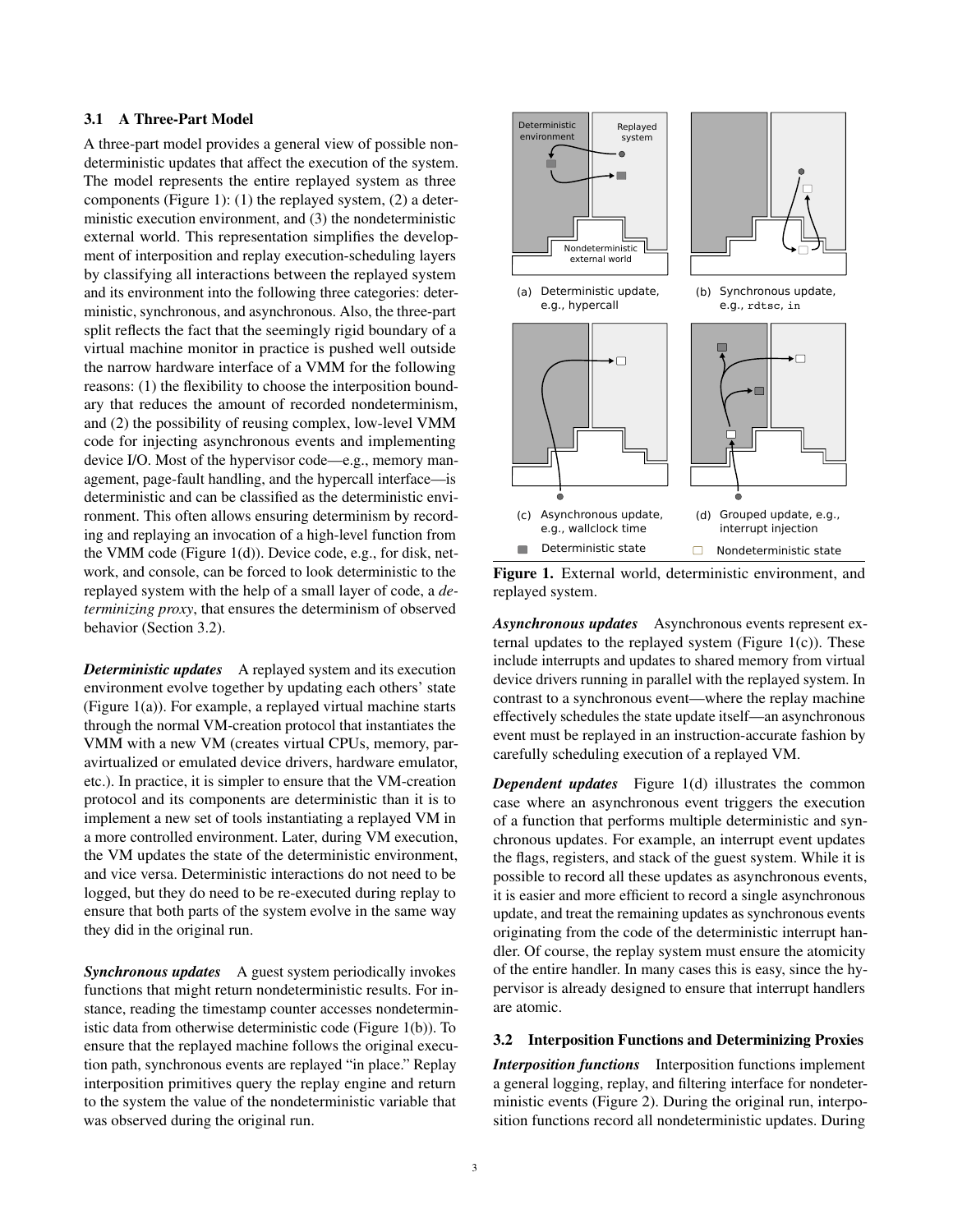

<span id="page-3-0"></span>Figure 2. Components of the replay engine: pluggable interposition functions, logging and replay daemons, execution scheduler, instruction counting, and determinizing proxies.

replay, they serve two goals: (1) replay the original nondeterministic values and (2) prevent unscheduled nondeterministic events from updating the replayed system. Nondeterminism is generated by parts of the hypervisor and device drivers that were not modified to support replay and are therefore unaware that they are dealing with a replayed system. The interposition functions prevent nondeterminism from leaking into the replayed system.

An interposition function follows the pattern shown in [List](#page-3-1)[ing 1.](#page-3-1) When the system is under replay and the current event is synchronous, it asks the replay scheduler to replay the current event. If the event is asynchronous, it is suppressed, but the replay scheduler can replay optional events [\(Section](#page-4-0) 3.5). During the original run, the function first pauses all the virtual CPUs of the VM, traces the event, and then emulates it by either emulating the original operation or invoking one of the original functions in the hypervisor code. Note that it is critical to trace the event before emulating it, as emulation might trigger more nondeterministic events. By following this pattern during replay, events will be replayed in order.

Different interposition functions can be invoked in different contexts of execution, e.g., hypervisor, host kernel, and host user-level. If the function is invoked from outside the hypervisor, it relies on fast communication primitives to implement atomic tracing and replay of events that are coordinated from inside the hypervisor.

*Determinizing proxies* Virtual devices are not part of the deterministic environment. However, since their execution during replay is driven by requests from the replayed system, they are "nearly deterministic"—the only nondeterministic aspect of their execution is the time at which they respond, and order of replies. We use *determinizing proxies* to interpose on the communication protocol between the replayed

```
int trace_<function>(...) {
 event_t event = {<&EVENT\_NAME>, ...};
 if(replayed_guest()) {
   if(synchronous(&event)) {
     // request replay of a specific event
     replay_current_events(..., &event, &ret);
     return ret;
   }
   // asynchronous event: suppress the
   // update but replay "optional" events
   replay_current_events(...);
   return OK;
 }
 // Pause all virtual CPUs
 pause_vm();
 trace_event(<event_type>, ...);
 // Emulate original event
 ret = <function>(...);unpause_vm();
 return ret;
}
```
Listing 1. Generic example of an interposition function.

system and the device, ensuring that updates are propagated in a deterministic way. A virtual device accesses the state of the guest system through two mechanisms: (1) memory remapping and interrupt-signaling hypervisor calls, and (2) a region of shared memory. The determinism of hypervisor calls is ensured by the interposition layer inside the hypervisor. To ensure the determinism of direct memory updates, the determinizing proxy inserts itself between the guest system and the virtual device, and mirrors all updates to and from the guest system in a deterministic way. Some devices, e.g., network and console, require replay of the device I/O payload. The console device's proxy replays the console input itself. The more complex network device's proxy avoids emulation of the full device protocol. Instead, it replays the network payload into the guest device by using the device driver functions of the host kernel.

#### 3.3 Precise Instruction Counting

A replay platform forces the replayed system to repeat its original execution by reproducing all nondeterministic updates to the state of the system and deterministic environment at the exact points of execution at which they happened during the original run. The position of each nondeterministic event is uniquely determined by the number of instructions executed by the replayed system since its start. While requiring compiler or binary translation support if done in software [\[36,](#page-13-7) [42\]](#page-13-8), on modern CPUs, instruction counting can be implemented by utilizing the hardware performance monitoring interface [\[3,](#page-11-2) [31\]](#page-12-15). On the Intel architecture, two hardware performance counters can be utilized to implement an accurate instruction-counting algorithm: the branch instruction retired counter (BR\_INST\_RETIRED.ALL\_BRANCHES) and the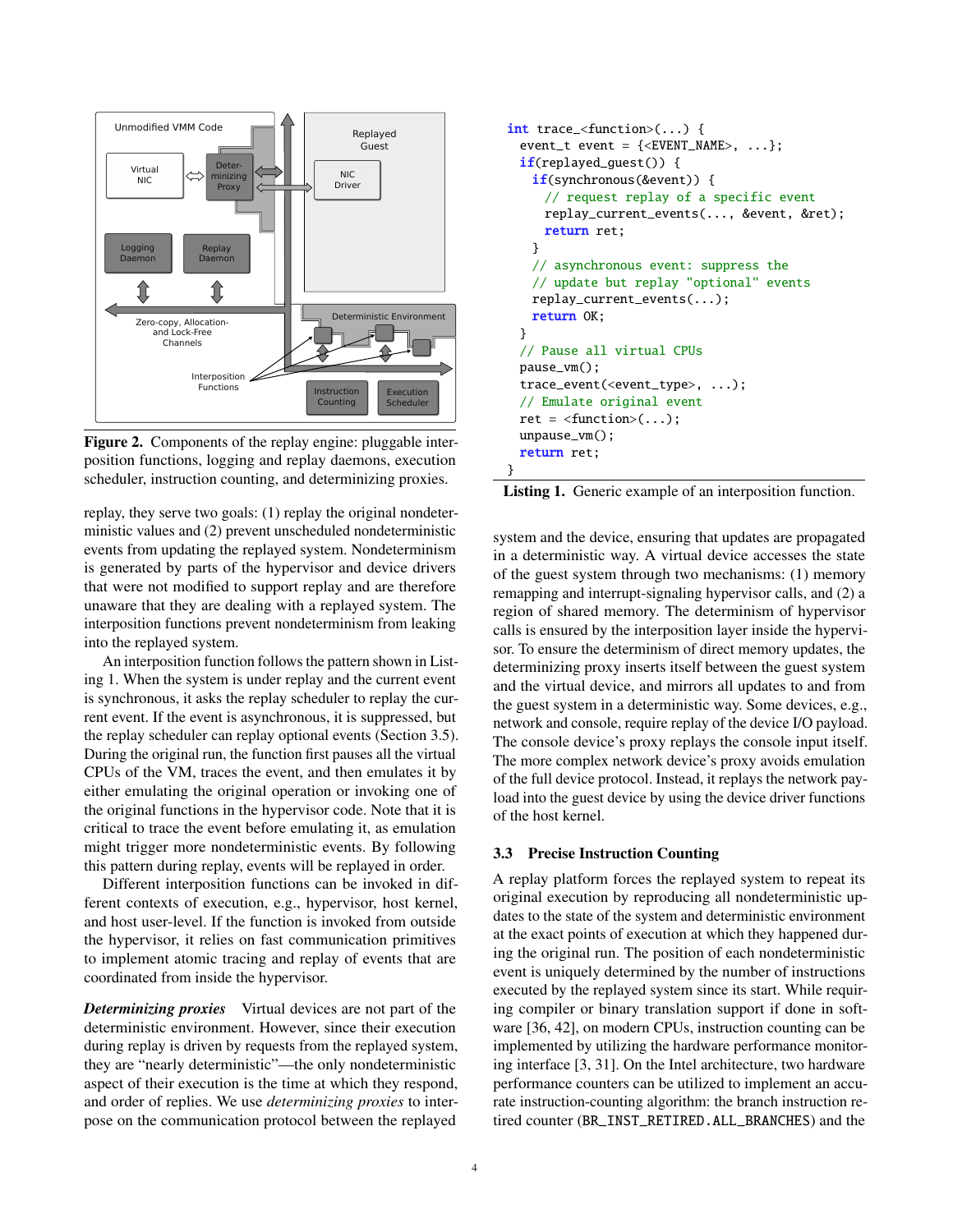instruction retired counter (INST\_RETIRED.ALL) [\[31\]](#page-12-15). A tuple of *{instruction pointer, branch counter}* is sufficient to identify the exact position in the instruction stream [\[24,](#page-12-16) [42\]](#page-13-8). On x86 systems, the tuple must be extended with the value of the RCX register, to account for cases when a string-copy instruction is preempted by an interrupt in the middle of the long copying loop. (The RCX register contains the last iteration of the loop.) Unfortunately, two problems complicate the implementation of a precise instruction counting: delay of the counter overflow interrupt, and nondeterminism.

*Delay of the counter overflow interrupt* The hardware performance monitoring interface of Intel CPUs provides support for preempting the execution of the system when a certain number of performance events is reached. In other words, it is possible to configure a performance counter to signal a nonmaskable interrupt when the counter overflows. Unfortunately, a nonmaskable counter overflow interrupt can be delayed for many cycles.<sup>[3](#page-4-1)</sup> To address the interrupt delay problem, we configure the replay engine to preempt the execution of the system long enough in advance to account for the delay of the interrupt. After the interrupt is received, the system is single-stepped until the proper point in the instruction stream is reached.

*Counter nondeterminism* Both branch and instruction counters can become nondeterministic in the face of interrupts and exceptions. Specifically, certain instruction sequences change the behavior of the counter if preempted with an interrupt. In practice, this is a problem when the system is single-stepped for long periods during replay to compensate for the delay of the counter-overflow interrupt. During single-stepping, we implement a precise instruction-counting algorithm in software. If a counting anomaly occurs while the system is not in the single-step execution mode, we try to guess the correct value of the counter based on the value of the instruction pointer register. If the counter is only several instructions apart from the recorded value, we adjust it to match the value recorded during the original run.

#### <span id="page-4-3"></span>3.4 Lightweight Interposition and Logging

Interposition code resides on the critical path of the guest system: inside interrupt and exception handlers, I/O paths of device drivers, and exit paths from the guest to the hypervisor. The main principle for implementing a fast interposition layer is to offload all tracing, processing, and saving of the trace data from the critical path. We implement this principle by utilizing a three-stage logging pipeline: pluggable interposition functions, ring channels, and a logging daemon [\(Figure 3\)](#page-4-2).

The lightweight interposition layer must be designed to avoid memory allocations, data copying, and locking on the critical path. We implement our tracing mechanisms on top of a producer-consumer ring buffer. We allocate the memory



<span id="page-4-2"></span>Figure 3. Lightweight interposition pipeline. Events and their payloads are allocated inside the ring.

for a new event record straight in the communication channel and log the event data into that memory. In the ring buffer, the pointer to the next element in the ring always points to the next available record, and thus it can be allocated by simply incrementing the pointer. Ring buffers are both lock-free and nonblocking; allocation, send, and receive operations are done with a single update of the producer and consumer pointers. To avoid blocking, a ring buffer provides flow control and tries to notify the receiver via an out-of-band mechanism when new records are available. For channels in which delay does not matter, ring channels notify the receiver only if the channel becomes critically full.

*Atomicity of cross-CPU events* To ensure the atomicity of recording nondeterministic events in a multi-CPU environment, we use *active messages*. We preempt and suspend the execution of the guest system. To record an asynchronous event between two physical CPUs—the CPU on which the event originates, and the CPU on which the recorded system is running—our primitives migrate the execution of the recording function between the CPUs. We request invocation on another CPU with an interprocessor interrupt (IPI). An IPI preempts execution of the guest system and invokes the requested function in the context of the IPI handler. Active messages allow us to avoid multiple cross-core round-trips required for suspending a VM.

*Branch counter caching* Frequent accesses to the relatively slow hardware branch-counter register introduce additional overhead when recording nondeterministic events. To minimize this cost, like ReVirt [\[22\]](#page-12-8), our system accesses the hardware counter only once for each exit from the guest into the hypervisor.

#### <span id="page-4-0"></span>3.5 Execution Scheduling

The replay engine induces a VM to reproduce a recorded execution path by injecting each nondeterministic event at its instruction-accurate position in the instruction stream. The execution scheduler implements controlled execution of the system from one nondeterministic event to the next.

<span id="page-4-1"></span><sup>3</sup> On our hardware, the counter interrupt is typically delayed by only several instructions. We have seen cases, however, in which the delay is more than a hundred cycles.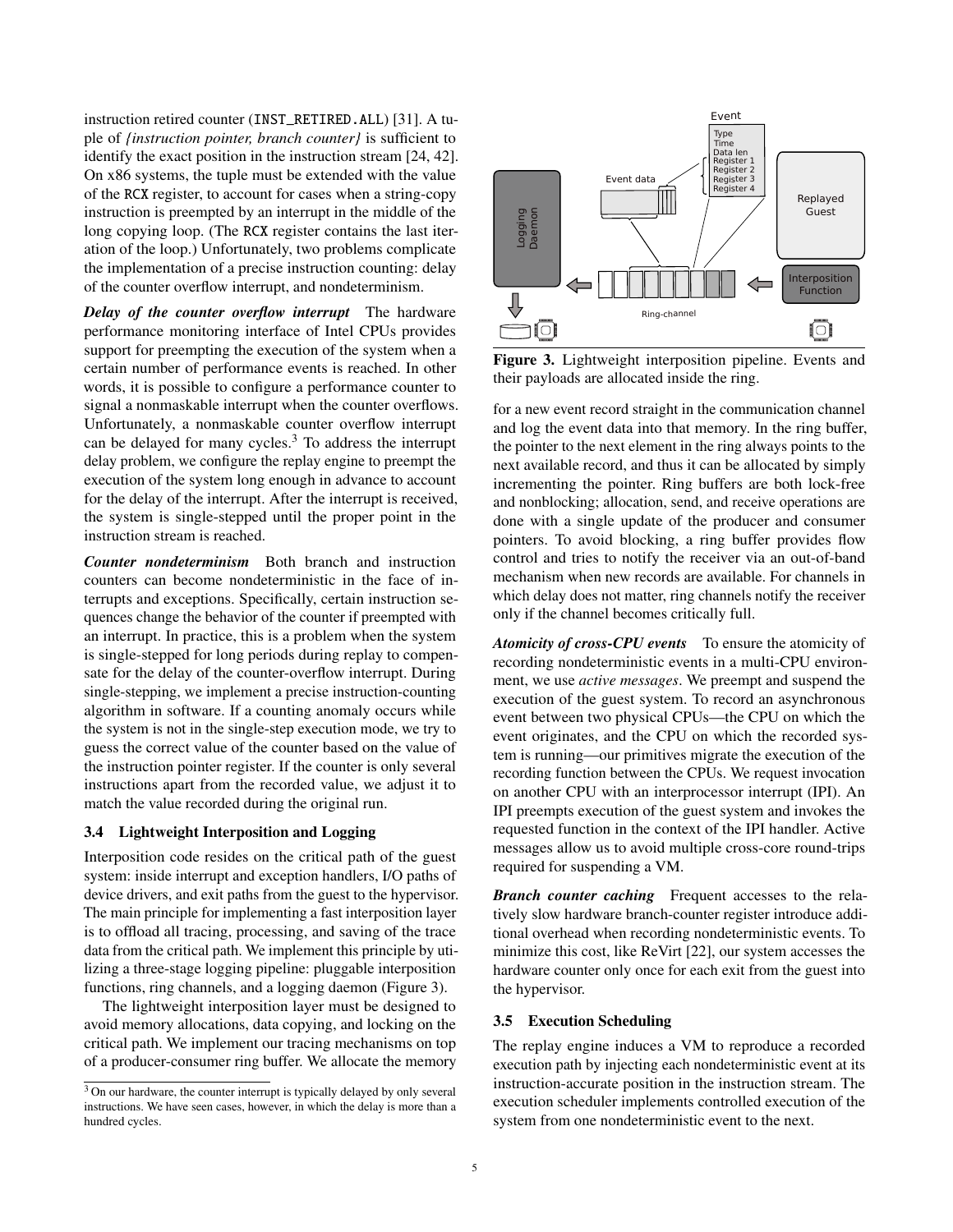Proper design of the event scheduler, and careful choice of the event scheduling types, ensures the extensibility of the replay infrastructure—allowing it to be modified to record additional information about the system: e.g., debugging information, the state of hardware performance counters, and branch-tracing store events. A general execution scheduler implements support for the following types of events.

*Synchronous and asynchronous events* To replay synchronous events, the scheduling engine lets the system run until it reaches the execution point at which it must replay that specific event. To replay asynchronous events, the execution scheduler configures branch counters to raise an overflow interrupt before the original event takes place, and then continues execution of the system in a single-step mode. This is done to address a hardware delay in receiving the interrupt [\[24,](#page-12-16) [37\]](#page-13-9). Upon reaching the target location in the execution, the replay engine replays the asynchronous event and continues execution by scheduling the execution of the system to the next nondeterministic event.

*Optional events* Optional events are useful to implement best-effort service. A scheduler will replay an optional event if it observes that the recorded guest is at a position in the instruction stream at which the event occurred in the original run; otherwise, it will discard the event. For example, we rely on the optional event type to replay performance information [\(Section](#page-7-0) 4.5) and turn on and off heavyweight debugging features like hardware branch tracing [\(Section 3.6\)](#page-5-0).

*Nonreplayable events* Finally, nonreplayable events can record arbitrary information, e.g., debugging and performance analysis primitives like printf, tracing of real-time performance information during original and replay runs, and collecting BTS logs [\(Section 3.6\)](#page-5-0).

*Retyping asynchronous events as synchronous* The replay engine benefits from recording as many synchronous events as possible. The replay of synchronous events does not require slow single-stepping—the system can just run to a point at which it exits into the hypervisor. Typically, several asynchronous events (e.g., device ring buffer updates) will be recorded while the guest system is inside the hypervisor that is servicing this synchronous exit. Although the synchronous exit itself does not need to be recorded since it is deterministic, it is possible to use the information about the synchronous exit to relabel all asynchronous events inside this exit as synchronous.

*Replay on exit to guest* It is reasonable to assume that the timestamp of the guest system changes only while it is running. In practice, this assumption is not true. The logic of instruction emulation implemented inside the hypervisor can change the instruction pointer of the guest system, moving its timestamp forward. Therefore, a scheduler should check if more events are ready to be replayed right before exiting into the guest system.

## 3.6 Scaling Development with Replay Analysis Tools

In our experience, the scalable development of deterministic replay is impossible without a range of debugging and analysis tools to aid the analysis of nondeterminism and the debugging of subtle replay divergence cases. Three mechanisms aid the development of replay: page guarding, hardware branch tracing, and run-time state comparison.

*Page guarding* Our system's run-time *page guarding* mechanism enables the detection of unrecorded updates to the guest system. Page guarding write-protects guest pages when the guest system exits into the hypervisor. To implement the guard, we extended the hypervisor to automatically protect and unprotect pages on every transition between the guest system and the hypervisor. Page guarding enables us to detect a large subset of all nondeterministic events at the processor and memory boundaries of the virtual machine interface.

<span id="page-5-0"></span>*Hardware branch tracing* Any undetected nondeterminism or error in the replay implementation might *diverge* the execution of a guest system from its original run. Without additional information, subtle replay failures are difficult to debug. We implemented an efficient execution comparison tool using the Branch Tracing Store (BTS) facility provided by Intel CPUs [\[31\]](#page-12-15). The BTS interface allows us to configure a region of memory as a linear array in which the CPU records all taken branches. The BTS can be configured to send a nonmaskable interrupt when the array reaches a certain length. We flush the contents of the BTS buffer every time it traces a nondeterministic event. This way, we are able to see what code the system was executing between nondeterministic updates, and compare BTS traces across original and replay runs. We further built a set of tools that resolve raw branch addresses into human-readable symbol names. We rely on the GDB debugger to perform the symbol lookup. The BTS mechanism, coupled with automatic symbol resolution and trace-comparison tools, has proved to be a good mechanism for analyzing diverging executions.

*Run-time state comparison* Finally, to detect divergent state and nondeterminism in the hypervisor, the replay engine contains a run-time mechanism that can record and compare the state of the hypervisor across original and replay runs. We implement state comparison by extending our replay engine with a new optional event. This event carries the state information between original and replayed runs, and triggers a state comparison when it is replayed.

# 4. Deterministic Replay in Xen

We implemented our ideas in XenTT, a full-system deterministic replay engine for the Xen virtual machine monitor. Multiple reasons motivated the choice of Xen as the basis for XenTT. Xen is a full-featured, open-source virtualization platform [\[5\]](#page-12-17). It offers excellent virtualization performance; a fast, fully asynchronous, paravirtualized device driver architecture; and support for a wide variety of guest systems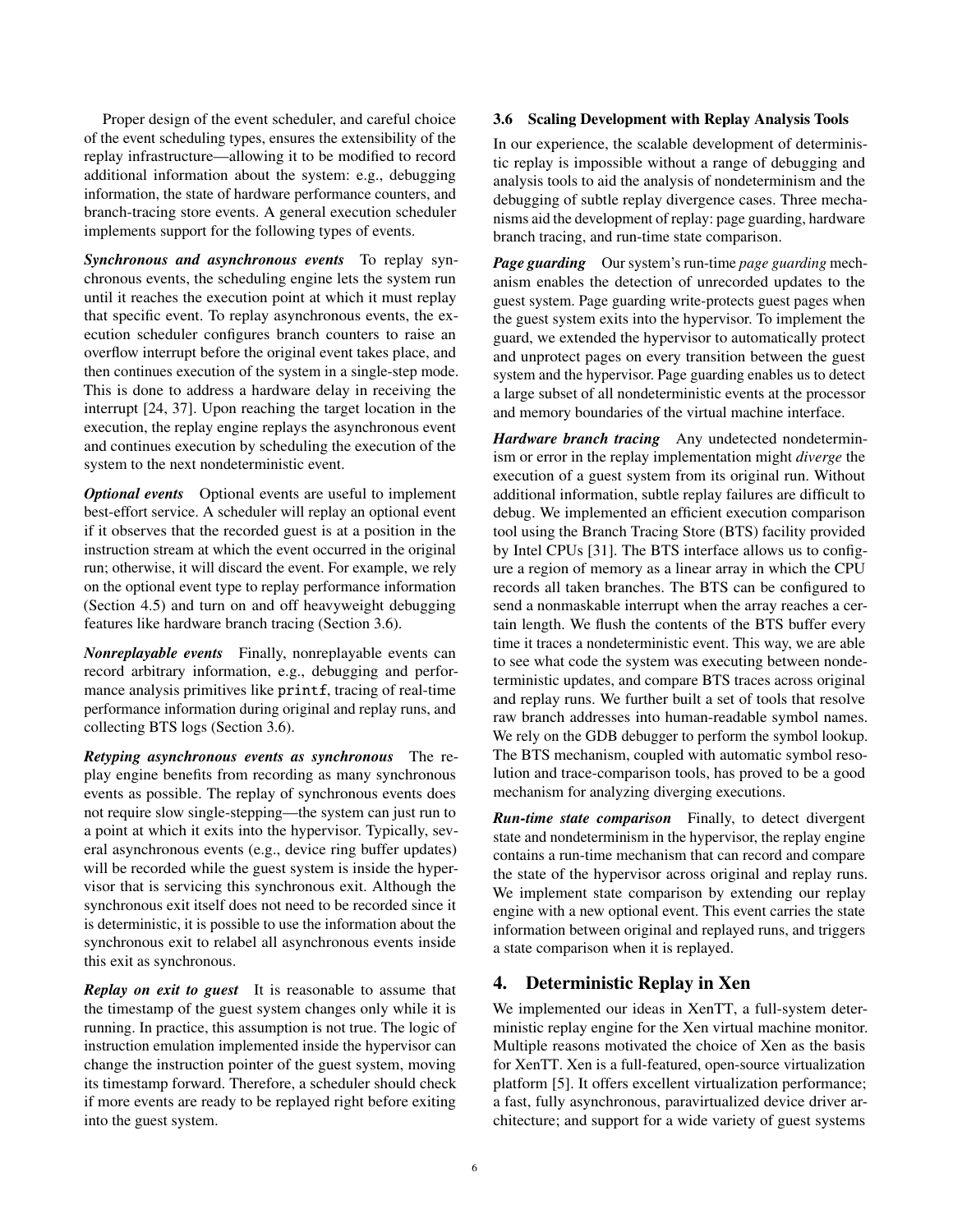

<span id="page-6-0"></span>Figure 4. Architecture of the XenTT replay engine.

and hardware platforms. It is widely used as a virtualization provider in commercial datacenters [\[2\]](#page-11-3) and large-scale academic research facilities [\[47\]](#page-13-10).

## 4.1 XenTT Architecture

XenTT implements our replay architecture in Xen [\(Figure](#page-6-0) 4). Its replay engine consists of four main components and several high-bandwidth communication channels that connect them. The event-interposition layer utilizes pluggable interposition functions to implement logging and replay of the low-level VM interface exported by the hypervisor. The coordination layer relays events between the interposition functions and the logging and replay daemons. Logging and replay daemons run as user processes inside the privileged Xen domain; they process the log of recorded events and save it to a persistent store. The device-interposition layer implements determinizing proxies for each logged and replayed Xen device.

# 4.2 Hardware-level Virtual Machine Interface

Several Xen components require modification to record and replay nondeterministic events; we discuss them here.

*Start info page* The start\_info page is shared between the guest system and the hypervisor at boot time. XenTT leverages the determinism of the domain-creation protocol, which recreates values in the start info page during replay.

*Shared info page* The shared\_info page contains information required for initialization of the guest, delivery of interrupts (event channels), nanosecond and wall-clock time, etc. Shared info is updated asynchronously by the hypervisor. XenTT records and replays nondeterministic updates to the shared info page as simple memory-page updates.

*Grant tables* The grant tables store information for memory access permissions and in-flight sharing of pages between domains. Grant tables are typically updated asynchronously by the backend drivers. A grant table update has the form of a compare-and-exchange or a clear-flag operation. For compare-and-exchange, XenTT records a grant table operation as an index into the grant table array, the old value, the new value, and the result of the compare-and-exchange.

*Event channels* Event channels are Xen's analog to hardware interrupts. They are one-bit communication primitives used to send immediate notifications between virtual machines. To deliver an event, Xen preempts the execution of the guest, creates a special interrupt stack, and forces the execution of the interrupt handler. Although the event-delivery protocol requires several updates to the shared\_info page, and the injection of an interrupt frame into the guest, its execution is deterministic. XenTT records and replays event notifications by simply invoking the event delivery function (evtchn\_set\_pending).

*Copy-user interface* The copy-user interface is used to return data from the hypervisor to the guest. XenTT wraps the copy-user function and records all asynchronous copy-user events. The recording of in-place copy-user events is optional, since they will be reinvoked as part of another action.

*Privileged instructions* The Xen hypervisor supports privileged CPU instruction emulation (e.g., cpuinfo and rdtsc). XenTT interposes on this emulation to detect instructions that return nondeterministic results.

*EFLAGS register* To single-step the guest during replay, XenTT uses the trace flag (TF) in the EFLAGS register of the guest. Obviously, TF can change the execution of the system during replay, if it is "leaked" into the guest. For example, TF changes the execution of the Linux kernel on the system-call entry path. To preserve the determinism of the guest, XenTT virtualizes the EFLAGS register. During replay, when the guest is single-stepped, XenTT parses the guest's instruction stream and detects instructions that save the EFLAGS register.

*Optional events* Some exits from the guest are in-place events (i.e., exceptions, hypercalls, and int 0x80 system calls) that are deterministically re-executed by the guest, if the determinism of all other events is preserved. To reduce interposition overhead, XenTT does not record these events.

*Time* Xen exports wall-clock time, system time since boot, and run-time state statistics to the guest system through a shared memory region that Xen updates periodically. To obtain the most recent time values, the guest system interpolates time values with nanosecond precision by reading a hardware timestamp (TSC) register that is used to compute the time passed since the last memory update. To ensure the determinism of time values, XenTT records updates of time values in the shared page, and implements emulation of the rdtsc instruction that accesses the timestamp counter. XenTT records and replays the guest's run-time state statistics that reflect the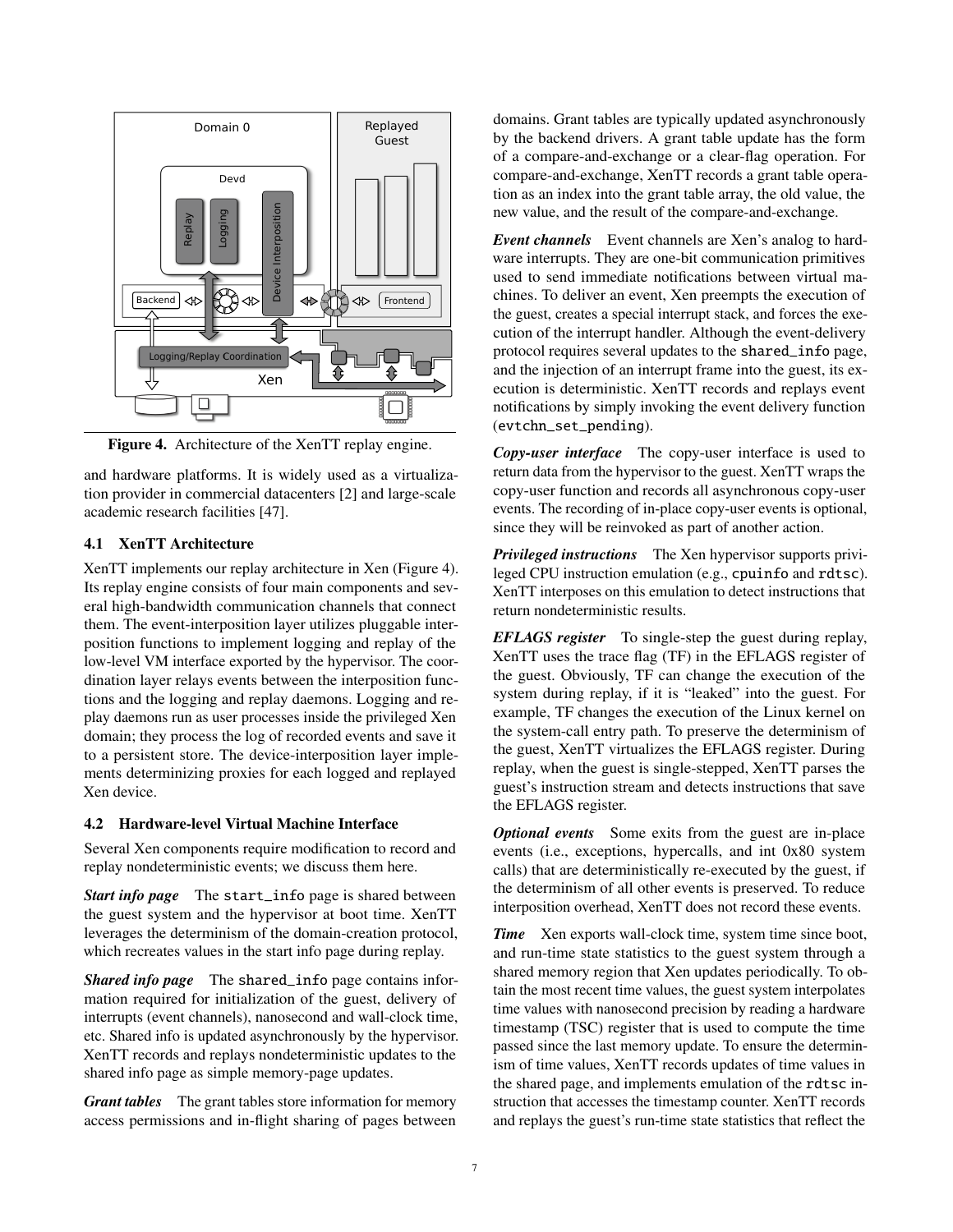

<span id="page-7-1"></span>Figure 5. Details of ring interposition.

amount of time a guest system spends in each of four states: running, runnable, blocked, and idle. Finally, XenTT records the execution of periodic, polling, and single-shot timers.

#### 4.3 Device Drivers

The major source of nondeterminism in any system is communication with external devices. Under Xen, a guest system accesses its virtual devices via a backend-frontend split device pair [\[14,](#page-12-18) [25\]](#page-12-19). To notify each other about new I/O requests, backend and frontend device drivers rely on a fast, lock-free, producer-consumer ring, which they share in a memory page. The backend and frontend devices add new requests to the ring by simply advancing the pointers in the shared ring, and sometimes notifying the other end via an event channel.

For high-bandwidth I/O devices, the shared ring contains only pointers to the memory pages with the actual I/O payload. The ring essentially holds a queue of I/O requests. Each I/O request contains a machine frame number of a page with the actual I/O payload. A typical I/O transfer relies on the memory-mapping mechanism, although other ways of communicating I/O data are possible, e.g., memory copy in and out of a large shared I/O buffer, hypervisor-supported memory copy operation, page flipping, etc.

There are two challenges in logging device driver communication. First, the overhead of logging every update to memory shared between virtual machines is prohibitive. XenTT leverages the semantics of the shared ring and logs only shared-ring pointer updates. (In theory, a guest could access the data in the shared memory before the pointer update; in practice, guest frontend device drivers do not.)

The second challenge is a result of the fact that a shared ring is updated inside the kernel of a device driver domain. XenTT must record the exact state of the guest at the update, but this state is only available inside the hypervisor. To avoid multiple context switches needed to read guest state, XenTT implements a new technique that ensures atomicity of the memory update *and* reading the guest state. Instead of updating a pointer in the ring, the device driver domain sends the hypervisor an active message [\(Section](#page-4-3) 3.4) describing the update. The hypervisor atomically performs the update and records guest state.

#### 4.4 Determinizing Proxies

To preserve the determinism of replay, XenTT ensures the determinism of updates to the shared-ring buffers. To control all shared-ring updates from the backend devices, XenTT implements a device-driver interposition component: Devd, which is inserted between each pair of backend and frontend device drivers to mediate their communication [\(Figure](#page-7-1) 5). Devd implements determinizing proxies for the four most critical Xen devices: console, XenStore, disk, and network.

Devd is implemented as a user-level application that runs inside the device driver domain, i.e., Domain 0 in a typical Xen setup. Devd implements a device bus: by monitoring the XenStore database, Devd's bus driver discovers new devices connected to the guest system. For each newly discovered device, Devd walks through the list of registered drivers and tries to find a match for the device.

Instead of connecting to the event channels and shared rings of the frontend domain, backend devices connect to the shared rings created by Devd. Devd is transparent to the communication between backend and frontend devices: backend and frontend devices update their ring pointers as they do in case of noninterposed execution, and Devd reflects all updates between the two rings it mediates. In [Figure](#page-7-1) 5, Devd mediates the update of the request producer pointer.

*In-kernel payload logging* Replay of the console, Xen-Store, and network devices requires logging of the data entering the guest during the original run. To shorten the datapath for high-throughput network devices, XenTT implements a payload logging mechanism, which allows it to save the payload of a backend device straight into a file without leaving the context of the device driver domain kernel.

*Determinism of transactions in XenStore* XenStore is a registry database fostering the exchange of device and domain configuration information; it implements a publish-subscribe interface across virtual machines. To support atomic updates, XenStore implements a transactional interface for updating its state. The determinism of the device-bootstrap protocol required deterministic XenStore transactions. XenTT implements this support by ensuring that transactions from replaying VMs always commit.

## <span id="page-7-0"></span>4.5 Extending Replay with Accurate Performance Information

Deterministic replay ensures that the replayed copy of execution is identical to the original run; i.e., during replay, the system repeats its original execution instruction by instruction. However, the performance information about the original execution is lost. Compared to the original run, the replayed system progresses at different speeds during replay. The two main factors that affect the performance of the replayed system are (1) eliminated periods of I/O waits and CPU inactivity and (2) frequent periods of single-stepping required for replay of asynchronous events.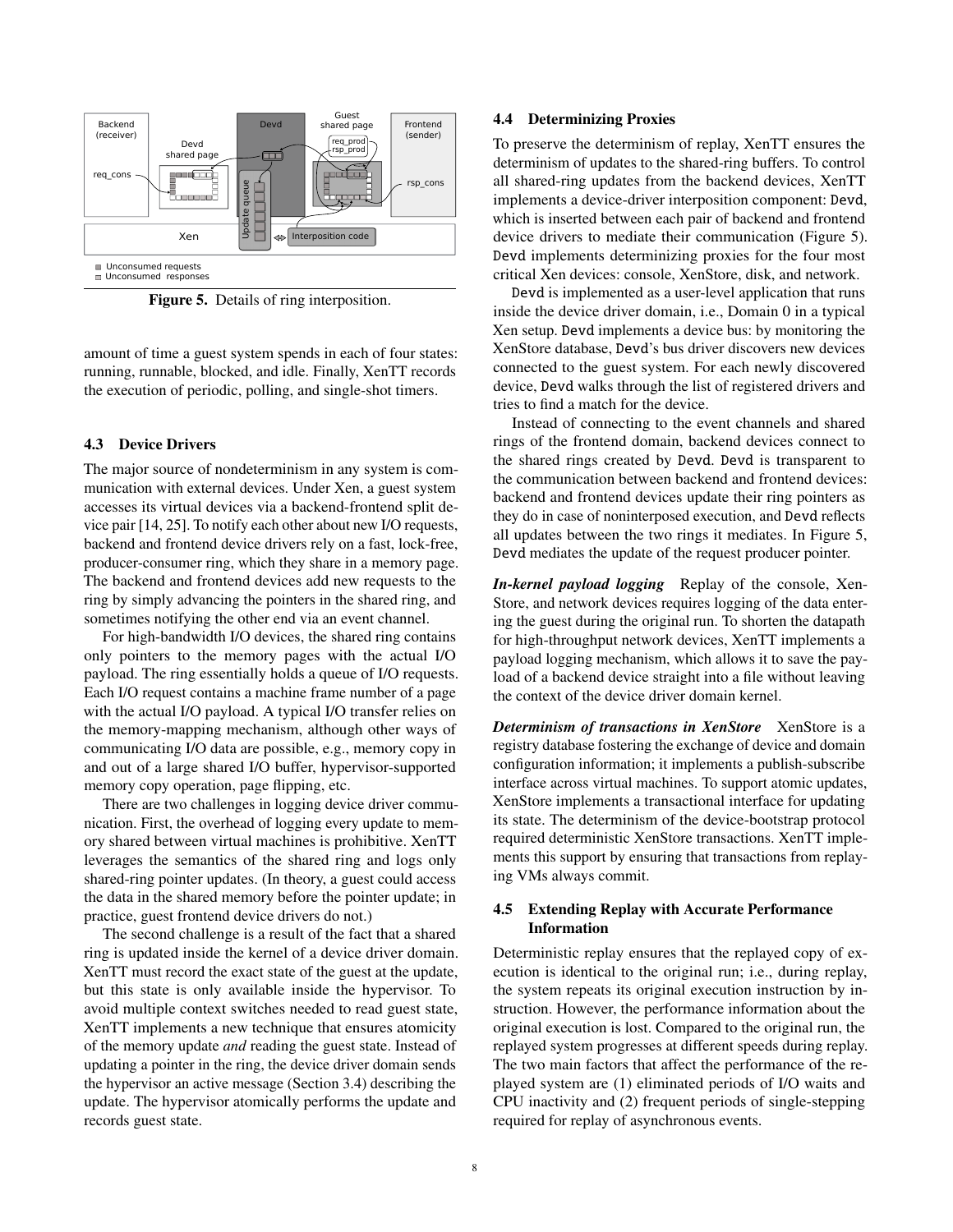

<span id="page-8-0"></span>Figure 6. Saving and piggybacking the TSC information on exit to guest.



<span id="page-8-1"></span>Figure 7. Replaying the TSC information.

XenTT extends a traditional replay protocol with the ability to record and recreate a faithful view of performance of the original run during replay. During original execution, XenTT periodically records the value of the timestamp counter register (TSC). During replay, recorded values provide a basis for accurate approximation of performance at any moment of replayed execution with the help of a simple linear model.

XenTT records the value of the TSC on every transition from the hypervisor into the recorded system. The following optimization allows XenTT to make time recording more accurate. Every time the hypervisor is about to enter the guest, XenTT saves the current value of the TSC. The recording of this value is delayed until the guest returns to the hypervisor [\(Figure](#page-8-0) 6). During replay, the value of the original timestamp counter is replayed on every transition from the hypervisor into the guest [\(Figure](#page-8-1) 7). The current values of the TSC right at the entry point (*Rentry*) and at the moment the performance information is queried (*Rnow*) allow XenTT to recreate the original value of the timestamp counter  $(V_{now})$ as  $V_{now} = V_{enter} + (R_{now} - R_{enter}).$ 

# 5. Evaluation

Can our replay abstractions and mechanisms be applied for recording complex software systems? In this section, we present several evaluation scenarios that demonstrate XenTT's ability to perform deterministic recording of real systems, on a variety of workloads, with overheads that are non-prohibitive for use in production environments.

*Hardware setup* We conducted our evaluation on a hardware platform that is representative of a production cloud environment. We performed experiments on a Dell PowerEdge R710 server equipped with a quad-core 2.4 GHz Intel Xeon E5530 "Nehalem" processor with hyperthreading support, 12 GB of 1066 MHz DDR2 RAM, and four Broadcom NetX-

treme II BCM5709 rev C 1 Gbps NICs. The machine is configured with four Western Digital WD1501FASS 1.5 GB SATA disks with a 64 MB buffer, 7200 RPM, and a sustained data transfer rate of 138 MB/s. One of these disks is the root disk. XenTT is based on a development version of the 32-bit Xen hypervisor (the closest corresponding Xen release is 3.0.4) and a 32-bit Linux 2.6.18 kernel.

To minimize test variability, we configured the system with the minimal set of resources required to fulfill the test task. For all experiments, we configured the Xen hypervisor to recognize only three CPU cores: two cores are allocated for Domain 0, and one core runs the XenTT guest VM. To reduce caching and buffering effects, we reduce the memory allocation for Domain 0 and the guest VM to be 2 GB and 192 MB, respectively.

#### 5.1 Is Replay Faithful?

How do we know if the replayed system repeats the original execution? Deterministic replay naturally implements a selfchecking mechanism through the replay of synchronous events. During replay, the system periodically asks for the replay of a synchronous event. At this point, the replay platform must provide the original value for a specific event. Replay detects divergence if the log does not contain the requested event, or if the timestamp of the event differs from the current position in the execution of the replayed system. In practice, synchronous events are frequent enough to provide a high degree of confidence that replay is faithful. A malicious system could possibly confuse the replay engine about its state (e.g., if replay is used for malware analysis or virtual machine accountability [\[28\]](#page-12-20)). In these cases, hardware branch tracing can be used to compare executions at the level of taken branches.

#### 5.2 Logging and Replay Overheads

*CPU-intensive workloads* To evaluate recording overhead on CPU-intensive workloads, we configured XenTT to run the open-source, multiplatform Freebench benchmarking suite. Freebench uses existing open source tools to implement ten tests that measure a system on a variety of workloads: scientific, 3D rendering, compression, encryption, database, photo processing, audio encoding, text processing, and AI.

[Figure](#page-9-0) 8 presents our results from running Freebench benchmarks on a Linux guest and on a XenTT guest with recording enabled. For all but one test, the recording infrastructure introduced only a small overhead of 5.6%.

To evaluate the performance of a recorded system on a set of systems workloads, we configured XenTT to record the execution of the Phoronix benchmarking suite. The Phoronix suite provides a large library of benchmarks; we use nine that characterize whole-system performance and stress specific hardware components.

[Figure](#page-9-1) 9 shows the performance of XenTT relative to the reference, non-XenTT performance, for each benchmark. LAME, GnuPG, and Stream remain within 2% of the perfor-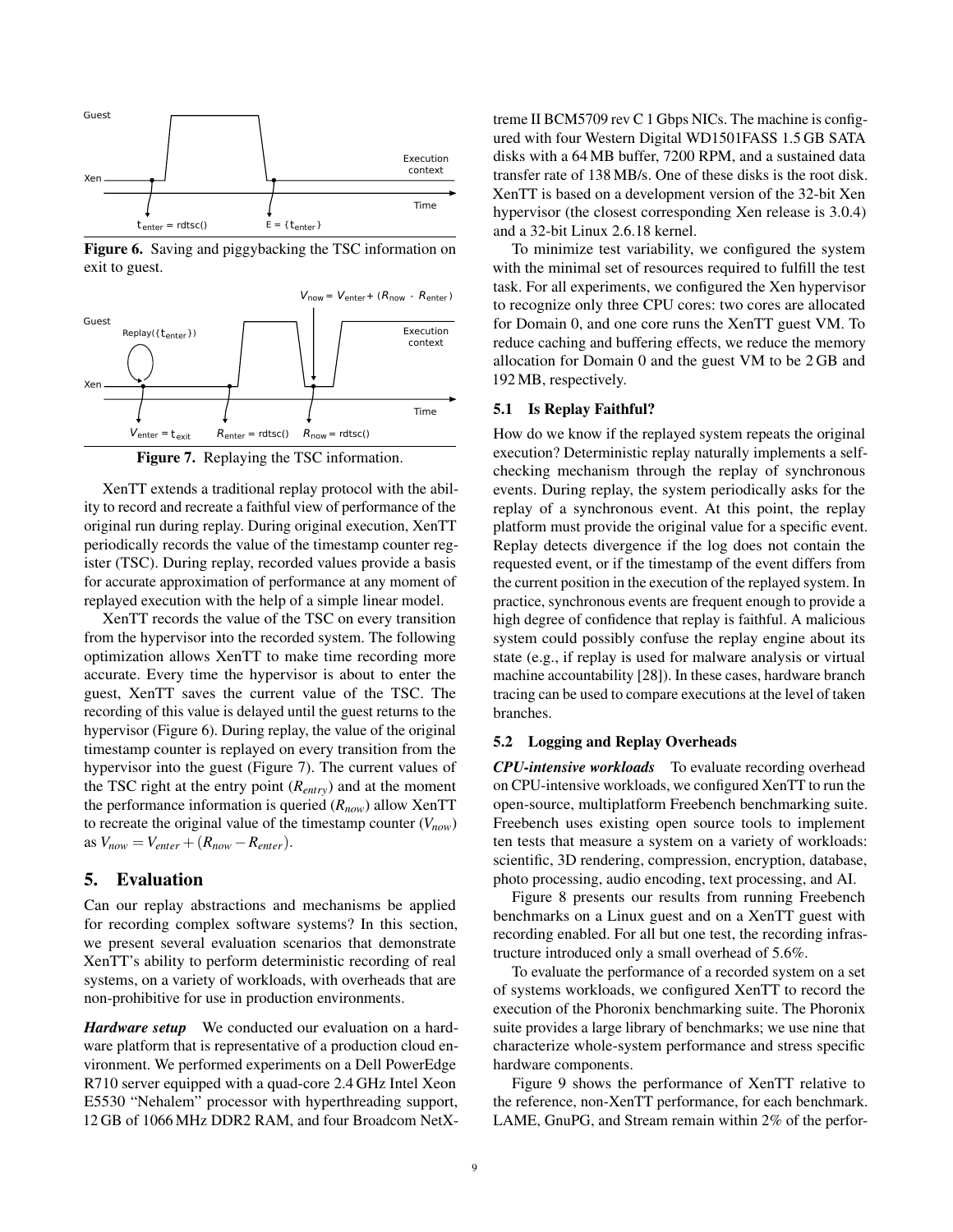

<span id="page-9-0"></span>



<span id="page-9-1"></span>Figure 9. Phoronix benchmarks.

mance of an unmodified Xen. Under XenTT, apache serves approximately 69% as many requests per second as the reference implementation. The apache benchmark incurs a large number of accesses to the timestamp counter register (TSC), via the rdtsc instruction. In an unmodified Xen, rdtsc is a non-privileged instruction. XenTT, however, forces the guest system to exit on rdtsc to record the returned TSC value. It is unclear if the large number of TSC events is inherent to the Apache workload or simply a side-effect of the benchmark. DBench and Postmark perform a large number of random disk operations. Higher delays of the disk interposition code penalize their performance.

*Log sizes* We evaluated the space required to store deterministic logs by running XenTT on several representative tasks. A Linux kernel boot incurs a large number of exits to the hypervisor and nondeterministic events. XenTT logs performance information on every VM exit. An idle XenTT system generates a raw log at a rate of 167 MB/hr (4 GB/day), or 44 MB/hr (1 GB/day) if compressed with gzip. For the TCP network receive test, we report both nondeterministic event and payload logs. We do not report the compressed size of the payload log, since it is payload-dependent.

| <b>Activity</b>         | <b>Raw/Compressed Log Size</b> |             |
|-------------------------|--------------------------------|-------------|
| Linux boot              | 903 MB                         | 145 MB      |
| Idle machine (12 hours) | $2$ GB                         | 529 MB      |
|                         | (167 MB/hr)                    | (44 MB/hr)  |
| TCP receive (4 GB)      |                                |             |
| Event log               | $1.8$ GB                       | 342 MB      |
| Payload log             | $4.4$ GB                       | (dependent) |
| TCP send (4 GB)         | $1.1$ GB                       | 211 MB      |
| Disk write (4 GB file)  | 600 MB                         | 145 MB      |
| Disk read (4 GB file)   | 414 MB                         | 62 MB       |

<span id="page-9-2"></span>Table 1. Log size for various workloads.

[Table](#page-9-2) 1 suggests that the system, which only reads and writes its disk at the highest speed, generates the compressed log at the speed of 5.5 GB/hr and 7.2 GB/hr, respectively. This implies that a 1 TB hard disk can only store 5.7 and 7.5 days of recording. The system, which sends and receives data over the network at the highest speed, will generate the compressed log at the speed of 18 GB/hr and 30 GB/hr, respectively. At such high rates, a 1 TB hard disk can only store 2.3 and 1.3 days of recording. The best case for deterministic replay is an idle system, which generates the compressed log at a rate of 1 GB/day. A 1 TB disk will store 3 months of deterministic recording.

*Disk-intensive workloads* To stress sequential disk I/O, we used dd to read and write a 4 GB file [\(Figure](#page-10-0) 10). We used a 1 MB block size and averaged results over three runs. The Xen disk drivers provide little buffering on the I/O path and are therefore sensitive to the delays that XenTT introduces by routing all disk requests through a user-level deviceinterposition daemon. On a disk with a sustained data transfer rate of 138 MB/s, a vanilla Xen system achieves write and read throughputs of 101 MB/s and 130 MB/s, respectively. The XenTT interposition layer stays within 21% and 22% of the performance of unmodified Xen.

*Network-intensive workloads* We evaluated network logging overhead by recording the execution of the netperf network benchmark [\(Figure](#page-10-1) 11). We set a TCP window size of 128 KB, ran netperf for 60 s, and averaged results over three runs. Compared to disk I/O, Xen's network drivers are more highly optimized to support high-bandwidth workloads and tolerate I/O delays. On send and receive operations, XenTT is able to stay within 8% and 14% of unmodified Xen.

To measure network delay, we used XenTT to record the execution of the ping tool [\(Figure](#page-10-2) 12). The tests report the overhead of interposition for both idle and loaded network paths. To load the network path, the guest system runs a netperf TCP stream test in the background, concurrently to the ping test. On a loaded connection, the measured delays for XenTT are within 5% of those measured for Xen. On an idle link, XenTT's interposition code adds an 80 µ*s* delay.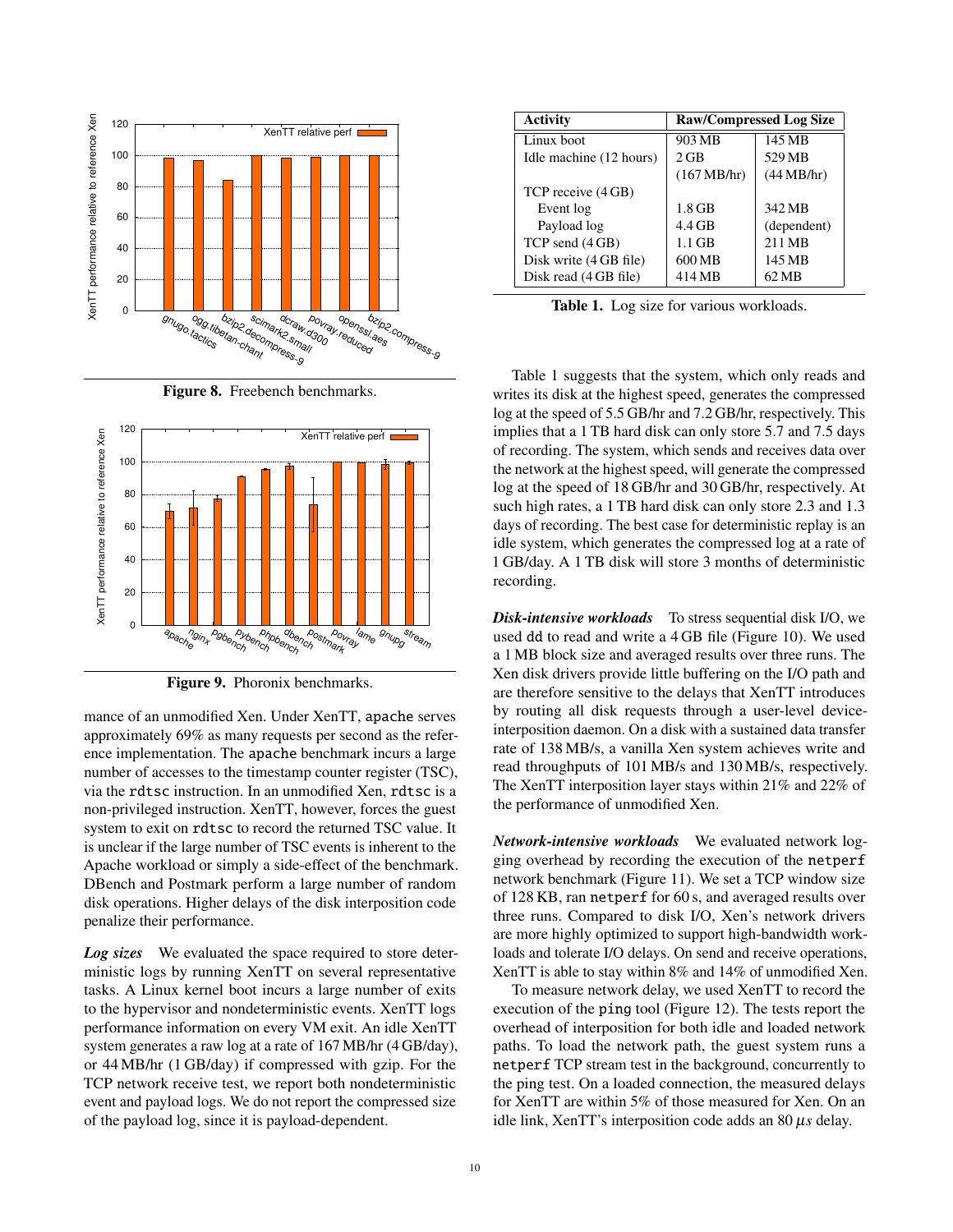

<span id="page-10-0"></span>Figure 10. Disk throughput.



<span id="page-10-1"></span>TCP send TCP receive



Xen XenTT

<span id="page-10-2"></span>Figure 12. Network delay.

| <b>Test</b> | <b>Native</b> | VMI/Perf Model | Error |
|-------------|---------------|----------------|-------|
| nop1        | 120           | 212            | 1.77x |
| nop10       | 24            | 100            | 4.17x |
| nop100      | 68            | 128            | 1.88x |
| nop1K       | 352           | 420            | 1.19x |
| nop10K      | 3,568         | 3,808          | 1.07x |
| nop100K     | 34.924        | 35.976         | 1.03x |
| nop1M       | 349,068       | 350,300        | 1.00x |
| real10      | 28            | 116            | 4.14x |
| real100     | 80            | 168            | 2.10x |
| real1K      | 516           | 632            | 1.22x |
| real10K     | 5,224         | 5,260          | 1.01x |
| real100K    | 51,700        | 51,888         | 1.00x |
| real1M      | 516.756       | 517.680        | 1.00x |

<span id="page-10-3"></span>Table 2. Precision of the performance model.

#### 5.3 Precision of the Performance Model

To characterize the precision of XenTT's performance model, we measured simple sequences of instructions. Table [2](#page-10-3) lists our results. The "nopX" tests consist of *X* nop instructions; the "realX" tests consist of *X* simple instructions (e.g., pushl, inc, addl, etc.). To improve measurement fidelity, we removed the possibility of page faults while loading the test code pages. In the table, the "Native" cycle counts are obtained by directly instrumenting the test using the rdtsc instruction; the "VMI/Perf Model" values are obtained from the XenTT performance model via a virtual machine introspection (VMI) interface exported by XenTT at the beginning and end of the test sequence. The "Error" values are the ratios of VMI to Native cycle counts.

The performance model is noticeably less precise for very small instruction sequences. This is to be expected, given the fact that a combined entry and exit path to the hypervisor costs approximately 800 cycles, and the performance model must account for these and other expensive events as it virtualizes the TSC. However, its precision becomes much better over even a relatively small number of cycles (e.g., 10K nops or real instructions). Given this, we claim that the performance model provides reasonable precision.

# 6. Discussion

Xen XenTT

 1.2 1.4 1.6

milliseconds

Although we implement deterministic replay for paravirtualized Xen guests, we argue that our ideas generalize to other hypervisors and types of virtualization. Paravirtualization and hardware-supported CPU virtualization require inherently similar replay interposition boundaries. A paravirtualized interface is designed to follow the shape of the hardware interface of the CPU—a pragmatic choice aimed at minimizing the changes necessary in the guest kernel. Compared to paravirtualization, hardware-supported virtualization defines a much cleaner and simpler protocol for injecting asynchronous interrupts into the guest system. As a result, the replay interposition boundary can rely on the same principles for injecting guest interrupts (i.e., determinism of low-level hypervisor functions), but does not require assembly programming to invoke interposition functions from an interrupt return path.

Full virtualization extends hardware-supported virtualization of the CPU with full emulation of a platform. This requires extending the interposition boundary into a hardware emulator: QEMU is a de facto standard emulator used by both Xen and KVM. Until recently, QEMU had a single-threaded, serialized device-emulation architecture that enabled relatively simple interposition and replay [\[12\]](#page-12-9). Components of a hardware emulator that are not performance-critical, such as BIOS emulation, can leverage this simple architecture, and thus can be trivially extended with replay. On the other hand, the emulation of high-throughput hardware devices would require fully asynchronous, parallel devices. Such devices will benefit from the techniques developed by our work: determinizing proxies, device interposition, fast communication primitives, centralized recording, active messages, and general replay scheduling. These same techniques can be applied to the replay of virtualization platforms that support direct device assignment and SR-IOV. In the case of direct assignment of a device, instead of full emulation of the device interface, a replay platform must implement a simpler interposition logic for the low-level device interface (the PCI configuration space, BAR regions, DMA engine, etc.).

KVM implements a hypervisor as part of the Linux kernel. While different than Xen, KVM is built on architectural ideas similar to those in Xen, and thus can benefit from the general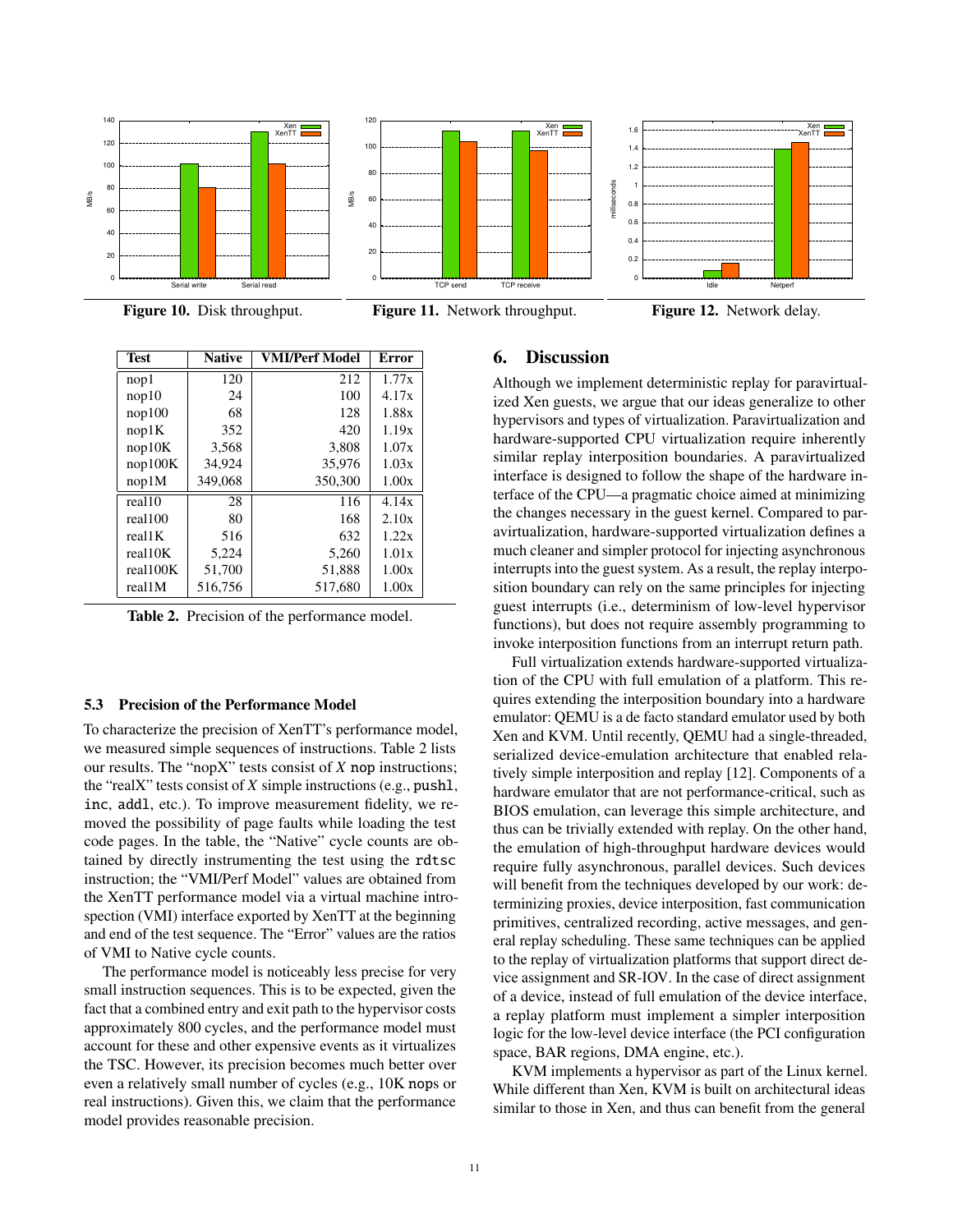mechanisms and principles presented here. Furthermore, we argue that our replay debugging and analysis techniques page guarding of the VMCS region, BTS tracing, and runtime state comparison—can significantly aid in the analysis of nondeterminism. While originally dependent on QEMUbased device emulation, recent versions of KVM leverage virtio [\[39\]](#page-13-11), a fast, paravirtualized device stack. Similarly to split-device drivers in Xen, virtio relies on shared-memory ring buffers for high-throughput communication. While having a different ring interface, virtio devices can leverage our ideas for implementing general device interposition.

# 7. Related Work

Techniques to log and replay state date back to the earliest computing systems. In 1948, the ENIAC relied on system checkpointing to recover computations interrupted by frequent component failures [\[34\]](#page-12-21). An excellent overview of the early work in the area of reversible execution is given by Leeman [\[34\]](#page-12-21). Several surveys provide taxonomies of early [\[20\]](#page-12-22) and more recent work [\[16,](#page-12-23) [30\]](#page-12-24) in the area of replay debugging. Chen et al. provide a good overview of recent approaches to multiprocessor replay [\[13\]](#page-12-10). Contemporary notions of system replay originated as parts of distributed checkpoint protocols [\[6\]](#page-12-25), replay debuggers for parallel systems [\[18\]](#page-12-26), and fault-tolerant replication approaches [\[8\]](#page-12-27).

A major drawback of all early replay systems is their inability to handle asynchronous events. Mellor-Crummey and LeBlanc were the first to implement an instructioncounting algorithm in software [\[36\]](#page-13-7). Cargill and Locanthi were the first to advocate the implementation of a simple instruction-counting mechanism in hardware [\[10\]](#page-12-28). Bressoud and Schneider relied on one of the first hardware branchcounting implementations in their hypervisor-based, fullsystem replication solution [\[9\]](#page-12-5). Precise instruction counting on modern hardware is still a problem [\[37\]](#page-13-9). VMware has articulated the details of a precise branch-counting algorithm that operates in the face of System Management Mode (SMM) interrupts [\[46\]](#page-13-6).

A process-level replay solution can be implemented inside [\[17,](#page-12-29) [41\]](#page-13-2) or outside [\[26,](#page-12-1) [27,](#page-12-2) [40\]](#page-13-1) of an operating system kernel, i.e., as an extension to a kernel or as a library within a process. Facing the complexity of implementing precise hardware branch counting, most existing process-level replay frameworks do not provide support for replaying asynchronous events [\[33\]](#page-12-4). Mozilla's rr is a notable exception that implements instruction counting and replay of asynchronous events for a process-level replay solution [\[37\]](#page-13-9).

In contrast to process-level solutions, full-system replay can provide a complete implementation of replay that requires no simplifying assumptions about the replayed system, except those imposed by the virtualization platform [\[12,](#page-12-9) [19,](#page-12-7) [22,](#page-12-8) [48\]](#page-13-12). A commercial replay implementation from VMware can record and replay the execution of enterprise workloads, e.g., Microsoft SQL and Exchange servers, 1 Gbps streams, a Hadoop cluster, etc., with an overhead of a few percent [\[43,](#page-13-3) [44\]](#page-13-4).<sup>[4](#page-11-4)</sup> QEMU-based replay solutions [\[12\]](#page-12-9) simplify their implementation by relying on the inherently synchronized execution model of the QEMU emulator, which runs all structural parts—e.g., device and CPU emulation code—under the "big lock." As QEMU tries to depart from coarse-grained locking, those replay engines will require logging, locking, and orchestration mechanisms similar to the ones suggested by our recipe. Facing the challenges of the highly preemptive Xen environment, we implemented many concepts similar to those found in SMP-ReVirt [\[23,](#page-12-11) [24\]](#page-12-16), which however lacked high-level abstractions and mechanisms that could help programmers to translate its implementation to other VMMs.

# 8. Conclusion

We have presented principles and mechanisms for implementing deterministic replay in a modern VMM. The contribution of this paper lies not in the implementation of a particular replay engine, but rather in laying out the issues that are common to all virtual machine replay systems and presenting a solution that we believe can be followed. Our architecture is the result of three person-years of effort spent implementing XenTT. We believe that if we had had a reference architecture to follow at the start of our XenTT project, our implementation effort would have been much smaller. By sharing our battle-won experience, we hope to encourage other implementations and thereby promote deterministic replay as standard equipment for VMMs.

# Acknowledgments

We thank the anonymous VEE '16 reviewers for their helpful comments. We performed our experiments on machines provided by the Utah Emulab testbed [\[47\]](#page-13-10). This work was supported in part by the Air Force Research Laboratory and DARPA under Contract No. FA8750–10–C–0242. This material is also based upon work supported in part by the National Science Foundation under Grant Number 0524096.

#### References

- <span id="page-11-1"></span>[1] G. Altekar and I. Stoica. ODR: Output-deterministic replay for multicore debugging. In *Proc. SOSP*, pages 193–206, Oct. 2009. doi[:10.1145/1629575.1629594.](http://dx.doi.org/10.1145/1629575.1629594)
- <span id="page-11-3"></span>[2] Amazon Web Services, Inc. Amazon EC2 – virtual server hosting, 2016. URL [https://aws.amazon.com/ec2/.](https://aws.amazon.com/ec2/)
- <span id="page-11-2"></span>[3] AMD Corporation. AMD64 Architecture Programmer's Manual Volume 2: System Programming, 2007.
- <span id="page-11-0"></span>[4] M. Attariyan, M. Chow, and J. Flinn. X-ray: Automating rootcause diagnosis of performance anomalies in production soft-

<span id="page-11-4"></span><sup>&</sup>lt;sup>4</sup> Starting with version 8, VMware Workstation dropped support for replay debugging functionality. For a while, VMware continued using deterministic replay as a basis for their fault-tolerant VM replication solution in vSphere. However, vSphere 6.0 abandoned deterministic replay in favor of fast checkpointing [\[45\]](#page-13-13).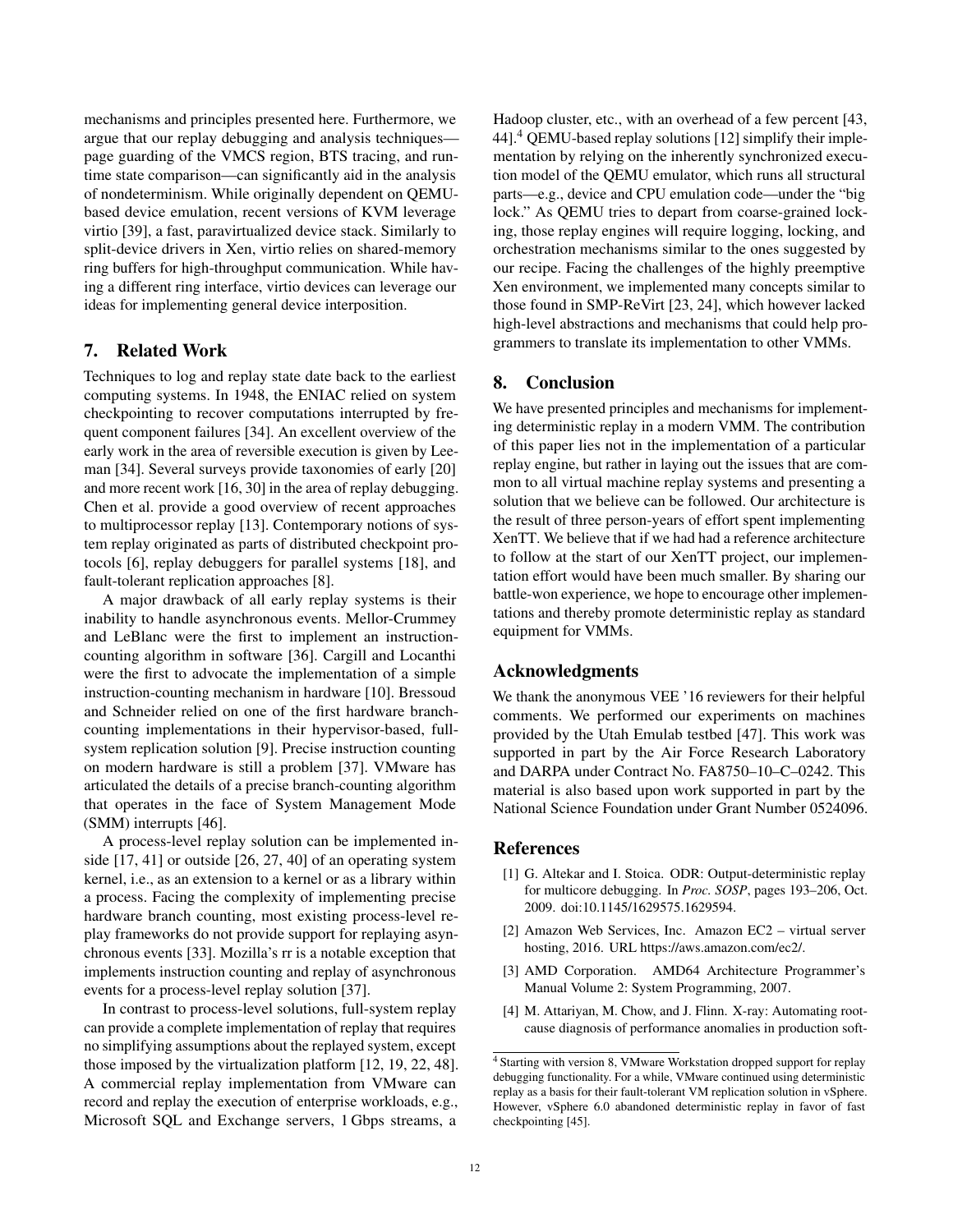ware. In *Proc. OSDI*, Oct. 2012. URL [https://www.usenix.org/](https://www.usenix.org/conference/osdi12/technical-sessions/presentation/attariyan) [conference/osdi12/technical-sessions/presentation/attariyan.](https://www.usenix.org/conference/osdi12/technical-sessions/presentation/attariyan)

- <span id="page-12-17"></span>[5] P. Barham, B. Dragovic, K. Fraser, S. Hand, T. Harris, A. Ho, R. Neugebauer, I. Pratt, and A. Warfield. Xen and the art of virtualization. In *Proc. SOSP*, pages 164–177, Oct. 2003. doi[:10.1145/945445.945462.](http://dx.doi.org/10.1145/945445.945462)
- <span id="page-12-25"></span>[6] J. F. Bartlett. A nonstop kernel. In *Proc. SOSP*, pages 22–29, Dec. 1981. doi[:10.1145/800216.806587.](http://dx.doi.org/10.1145/800216.806587)
- <span id="page-12-12"></span>[7] T. Bergan, N. Hunt, L. Ceze, and S. D. Gribble. Deterministic process groups in dOS. In *Proc. OSDI*, pages 177–192, Oct. 2010. URL [https://www.usenix.org/legacy/event/osdi10/tech/](https://www.usenix.org/legacy/event/osdi10/tech/full_papers/Bergan.pdf) [full\\_papers/Bergan.pdf.](https://www.usenix.org/legacy/event/osdi10/tech/full_papers/Bergan.pdf)
- <span id="page-12-27"></span>[8] A. Borg, J. Baumbach, and S. Glazer. A message system supporting fault tolerance. In *Proc. SOSP*, pages 90–99, Oct. 1983. doi[:10.1145/773379.806617.](http://dx.doi.org/10.1145/773379.806617)
- <span id="page-12-5"></span>[9] T. C. Bressoud and F. B. Schneider. Hypervisor-based fault-tolerance. In *Proc. SOSP*, pages 1–11, Dec. 1995. doi[:10.1145/224056.224058.](http://dx.doi.org/10.1145/224056.224058)
- <span id="page-12-28"></span>[10] T. A. Cargill and B. N. Locanthi. Cheap hardware support for software debugging and profiling. In *Proc. ASPLOS*, pages 82–83, Oct. 1987. doi[:10.1145/36177.36187.](http://dx.doi.org/10.1145/36177.36187)
- <span id="page-12-6"></span>[11] A. Chen, W. B. Moore, H. Xiao, A. Haeberlen, L. T. X. Phan, M. Sherr, and W. Zhou. Detecting covert timing channels with time-deterministic replay. In *Proc. OSDI*, pages 541–554, Oct. 2014. URL [https://www.usenix.org/conference/osdi14/](https://www.usenix.org/conference/osdi14/technical-sessions/presentation/chen_ang) [technical-sessions/presentation/chen\\_ang.](https://www.usenix.org/conference/osdi14/technical-sessions/presentation/chen_ang)
- <span id="page-12-9"></span>[12] Y. Chen and H. Chen. Scalable deterministic replay in a parallel full-system emulator. In *Proc. PPoPP*, pages 207–218, Feb. 2013. doi[:10.1145/2442516.2442537.](http://dx.doi.org/10.1145/2442516.2442537)
- <span id="page-12-10"></span>[13] Y. Chen, S. Zhang, Q. Guo, L. Li, R. Wu, and T. Chen. Deterministic replay: A survey. *ACM Comput. Surv.*, 48(2), Nov. 2015. doi[:10.1145/2790077.](http://dx.doi.org/10.1145/2790077)
- <span id="page-12-18"></span>[14] D. Chisnall. *The Definitive Guide to the Xen Hypervisor*. Prentice Hall, first edition, 2007. ISBN 978-0132349710.
- <span id="page-12-0"></span>[15] J. Chow, T. Garfinkel, and P. M. Chen. Decoupling dynamic program analysis from execution in virtual environments. In *Proc. USENIX ATC*, pages 1–14, June 2008. URL [https://www.usenix.org/legacy/event/usenix08/tech/full\\_](https://www.usenix.org/legacy/event/usenix08/tech/full_papers/chow/chow.pdf) [papers/chow/chow.pdf.](https://www.usenix.org/legacy/event/usenix08/tech/full_papers/chow/chow.pdf)
- <span id="page-12-23"></span>[16] F. Cornelis, A. Georges, M. Christiaens, M. Ronsse, T. Ghesquiere, and K. D. Bosschere. A taxonomy of execution replay systems. In *International Conference on Advances in Infrastructure for Electronic Business, Education, Science, Medicine, and Mobile Technologies on the Internet*, 2003.
- <span id="page-12-29"></span>[17] F. Cornelis, M. Ronsse, and K. De Bosschere. TORNADO: A novel input replay tool. In *Proc. PDPTA*, 2003.
- <span id="page-12-26"></span>[18] R. Curtis and L. D. Wittie. BUGNET: A debugging system for parallel programming environments. In *Proc. ICDCS*, pages 394–400, Oct. 1982.
- <span id="page-12-7"></span>[19] D. A. S. de Oliveira, J. R. Crandall, G. Wassermann, S. F. Wu, Z. Su, and F. T. Chong. ExecRecorder: VM-based fullsystem replay for attack analysis and system recovery. In *Proc. 1st Workshop on Architectural and System Support for Improving Software Dependability*, pages 66–71, Oct. 2006.

doi[:10.1145/1181309.1181320.](http://dx.doi.org/10.1145/1181309.1181320)

- <span id="page-12-22"></span>[20] C. Dionne, M. Feeley, and J. Desbiens. A taxonomy of distributed debuggers based on execution replay. In *Proc. PDPTA*, Aug. 1996.
- <span id="page-12-14"></span>[21] G. Dunlap. Personal communication, 2012.
- <span id="page-12-8"></span>[22] G. W. Dunlap, S. T. King, S. Cinar, M. A. Basrai, and P. M. Chen. ReVirt: Enabling intrusion analysis through virtualmachine logging and replay. In *Proc. OSDI*, pages 211–224, Dec. 2002. URL [https://www.usenix.org/legacy/event/osdi02/](https://www.usenix.org/legacy/event/osdi02/tech/dunlap.html) [tech/dunlap.html.](https://www.usenix.org/legacy/event/osdi02/tech/dunlap.html)
- <span id="page-12-11"></span>[23] G. W. Dunlap, D. G. Lucchetti, P. M. Chen, and M. A. Fetterman. Execution replay for multiprocessor virtual machines. In *Proc. VEE*, Mar. 2008. doi[:10.1145/1346256.1346273.](http://dx.doi.org/10.1145/1346256.1346273)
- <span id="page-12-16"></span>[24] G. W. Dunlap III. *Execution Replay for Intrusion Analysis*. PhD thesis, University of Michigan, 2006.
- <span id="page-12-19"></span>[25] K. Fraser, S. Hand, R. Neugebauer, I. Pratt, A. Warfield, and M. Williamson. Safe hardware access with the Xen virtual machine monitor. In *Proc. 1st Workshop on Operating System and Architectural Support for the On Demand IT Infrastructure (OASIS)*, Oct. 2004. URL [https://www.cl.cam.](https://www.cl.cam.ac.uk/research/srg/netos/papers/2004-safehw-oasis.pdf) [ac.uk/research/srg/netos/papers/2004-safehw-oasis.pdf.](https://www.cl.cam.ac.uk/research/srg/netos/papers/2004-safehw-oasis.pdf)
- <span id="page-12-1"></span>[26] D. Geels, G. Altekar, S. Shenker, and I. Stoica. Replay debugging for distributed applications. In *Proc. USENIX ATC*, pages 289–300, May–June 2006. URL [https://www.usenix.](https://www.usenix.org/legacy/events/usenix06/tech/geels.html) [org/legacy/events/usenix06/tech/geels.html.](https://www.usenix.org/legacy/events/usenix06/tech/geels.html)
- <span id="page-12-2"></span>[27] Z. Guo, X. Wang, J. Tang, X. Liu, Z. Xu, M. Wu, M. F. Kaashoek, and Z. Zhang. R2: An application-level kernel for record and replay. In *Proc. OSDI*, pages 193–208, Dec. 2008. URL [https://www.usenix.org/legacy/events/osdi08/tech/](https://www.usenix.org/legacy/events/osdi08/tech/full_papers/guo/guo.pdf) [full\\_papers/guo/guo.pdf.](https://www.usenix.org/legacy/events/osdi08/tech/full_papers/guo/guo.pdf)
- <span id="page-12-20"></span>[28] A. Haeberlen, P. Aditya, R. Rodrigues, and P. Druschel. Accountable virtual machines. In *Proc. OSDI*, pages 119–134, Oct. 2010. URL [https://www.usenix.org/legacy/event/osdi10/](https://www.usenix.org/legacy/event/osdi10/tech/full_papers/Haeberlen.pdf) [tech/full\\_papers/Haeberlen.pdf.](https://www.usenix.org/legacy/event/osdi10/tech/full_papers/Haeberlen.pdf)
- <span id="page-12-13"></span>[29] N. Honarmand and J. Torrellas. RelaxReplay: Record and replay for relaxed-consistency multiprocessors. In *Proc. ASPLOS*, Mar. 2014. doi[:10.1145/2541940.2541979.](http://dx.doi.org/10.1145/2541940.2541979)
- <span id="page-12-24"></span>[30] J. Huselius. Debugging parallel systems: A state of the art report. MTRC Report 63, Mälardalens University, Västerås, Sweden, Sept. 2002. URL [http://www.es.mdh.se/publications/](http://www.es.mdh.se/publications/366-Debugging_Parallel_Systems__A_State_of_the_Art_Report) [366-Debugging\\_Parallel\\_Systems\\_\\_A\\_State\\_of\\_the\\_Art\\_](http://www.es.mdh.se/publications/366-Debugging_Parallel_Systems__A_State_of_the_Art_Report) [Report.](http://www.es.mdh.se/publications/366-Debugging_Parallel_Systems__A_State_of_the_Art_Report)
- <span id="page-12-15"></span>[31] Intel Corporation. Intel 64 and IA-32 Architectures Software Developer's Manual, Volume 3 (3A, 3B, 3C, and 3D): System Programming Guide, 2015.
- <span id="page-12-3"></span>[32] S. T. King, G. W. Dunlap, and P. M. Chen. Debugging operating systems with time-traveling virtual machines. In *Proc. USENIX ATC*, pages 1–15, Apr. 2005. URL [https://www.](https://www.usenix.org/legacy/events/usenix05/tech/general/king.html) [usenix.org/legacy/events/usenix05/tech/general/king.html.](https://www.usenix.org/legacy/events/usenix05/tech/general/king.html)
- <span id="page-12-4"></span>[33] O. Laadan, N. Viennot, and J. Nieh. Transparent, lightweight application execution replay on commodity multiprocessor operating systems. In *Proc. SIGMETRICS*, pages 155–166, June 2010. doi[:10.1145/1811039.1811057.](http://dx.doi.org/10.1145/1811039.1811057)
- <span id="page-12-21"></span>[34] G. B. Leeman, Jr. A formal approach to undo operations